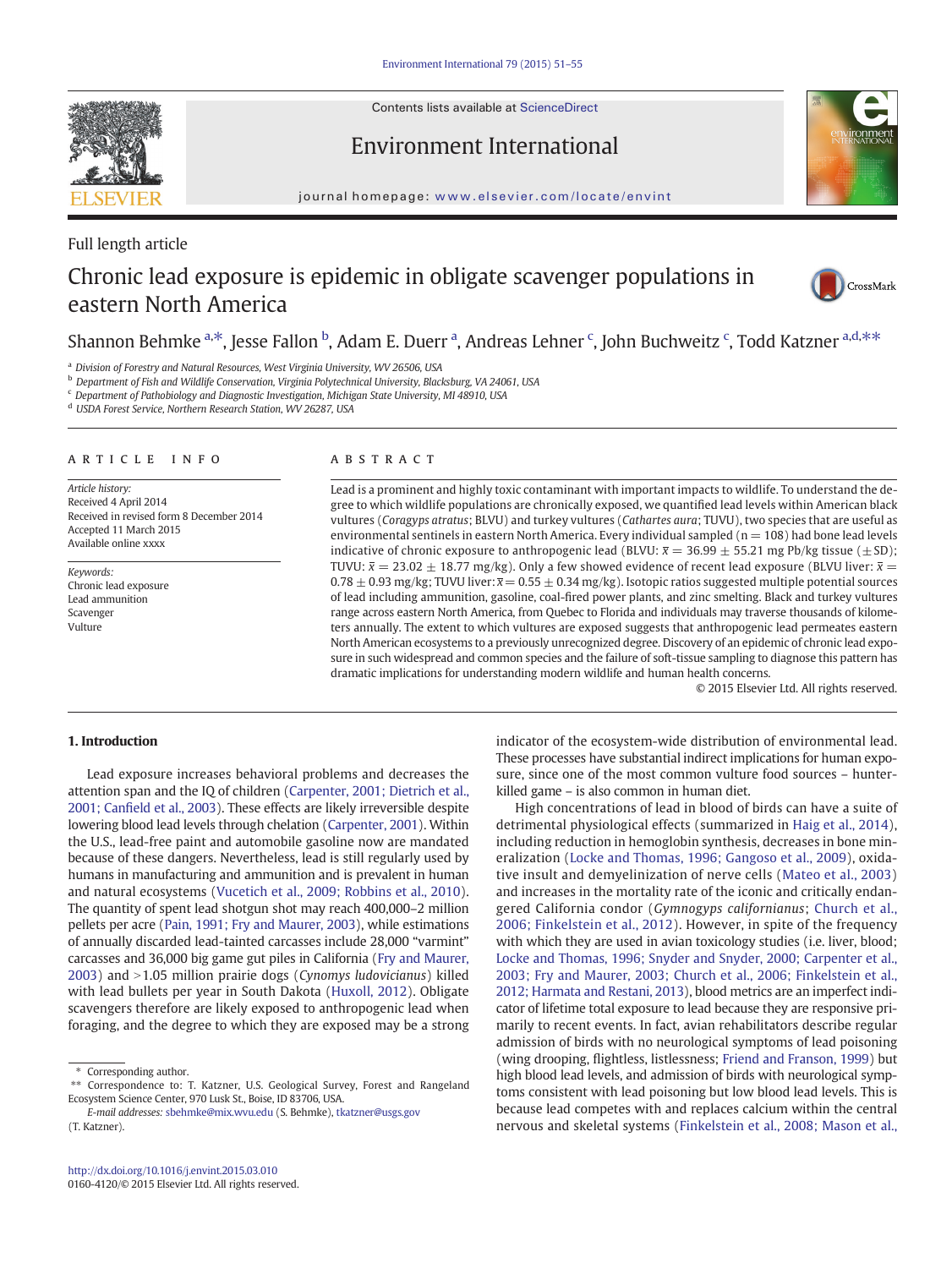[2014; Pain et al., 2005; Gangoso et al., 2009\)](#page-4-0). Thus, animals chronically exposed to lead show high bone lead levels, regardless of the time since recent exposure. Likewise, blood lead levels could be indicative of either recent exposure or of long-stored lead leached from bone into blood [\(Ambrose et al., 2000; Mason et al., 2014](#page-4-0)). It is for this reason that bone lead metrics can be a better indicator than blood of long-term lead burden and exposure [\(Ambrose et al., 2000\)](#page-4-0).

To evaluate the degree to which wildlife are exposed to lead and, therefore, to give insight into the extent to which anthropogenic lead pervades modern trophic systems, we evaluated chronic lead exposure of two species of obligate scavengers, the American black vulture (Coragyps atratus; hereafter black vulture) and the turkey vulture (Cathartes aura), collected in the U.S. state of Virginia. These species are two of the three avian obligate scavengers in North America (the other is the California condor whose modern range does not include eastern North America; [Snyder and Snyder, 2000\)](#page-4-0). East of the Mississippi River, turkey vultures are found south of ~51° in Quebec ([Kirk and](#page-4-0) [Mossman, 1998](#page-4-0)) and black vultures south of ~41° in Pennsylvania [\(Buckley, 1999\)](#page-4-0). Both species aggregate in Virginia and other southern parts of their range when not breeding and birds marked at this location have been observed 900 km apart (A. Duerr unpublished observations). Although black vultures are generally assumed to scavenge larger carcasses than turkey vultures, both species eat a wide variety of prey, including remains (including gut-piles or offal) of domestic and wild ungulates (e.g., cows, Bos taurus; sheep, Ovis aries; white-tailed deer, Odocoileus virginianus) and small- and medium-sized mammals (e.g., gray squirrel, Sciurus carolinensis; groundhog, Marmota monax) that die of natural or anthropogenic causes [\(Kirk and Mossman,](#page-4-0) [1998; Buckley, 1999\)](#page-4-0). Individuals of both vulture species are known to be more resistant to the effects of lead toxicity than are many other animals and thus are better as environmental sentinels than are species that die quickly when exposed to low concentrations of lead (i.e., these vultures can accumulate and harbor more lead for a longer period of time than more sensitive species; [Bravo et al., 2005; Carpenter](#page-4-0) [et al., 2003](#page-4-0)).

Chronic lead exposure was evaluated by quantifying lead concentrations in femurs of culled vultures. To understand differences in chronic and recent exposure, we also quantified lead concentration in liver tissue from the same individuals. While blood is the typical medium for assessing recent exposure for live birds, liver is the preferred tissue collected from bird carcasses to understand recent toxicological events [\(Friend and Franson, 1999\)](#page-4-0). Once harvested, tissue samples were digested in nitric acid and lead concentration measured by inductively coupled plasma mass spectrometry (ICP-MS). We also measured lead isotope ratios  $(204Pb, 206Pb, 207Pb,$  and  $208Pb)$  of these same black and turkey vulture femur samples to determine probable sources of lead.

#### 2. Materials and methods

#### 2.1. Sample collection

Vultures ( $n = 98$  black vultures and 10 turkey vultures) were culled by the U.S. Department of Agriculture, Wildlife Services in Chesterfield County Virginia, on 26 and 27 July 2011 and between 24 April 2012 and 02 May 2012. Carcasses were frozen within 24 h of culling. Frozen carcasses were thawed and necropsied in October 2011 and in July and August 2012. At necropsy, we collected samples from liver, kidney, breast muscle, thigh muscle, and femur. All samples were immediately wrapped in aluminum foil, placed in a labeled plastic bag, and stored in a conventional freezer ( $\sim$  - 18 °C) until sample preparation.

Foil-wrapped samples were thawed to room temperature for preparation. We cleaned the target tissue manually to remove traces of nontarget tissue (e.g., muscle, connective tissue on bones or liver). We dissected target tissue and weighed 0.5000–0.5449 g (wet weight) on a digital balance (Sargent-Welch SWA 200DR). To allow comparison between samples with different masses, we used the measurement of mg of lead per kg of tissue (mg/kg). Each sample was handled with new scalpel blades and gloves and stored in a previously unused sample vial to prevent cross contamination between samples.

#### 2.2. Sample preparation, lead (Pb) concentration, and isotope ratio analysis

Tissue samples collected and weighed on a wet weight basis were digested in 10 ml of ~67–70% nitric acid (TraceMetal Grade, Fisher Scientific) and maintained at room temperature until analysis. Prior to analysis, samples were heated at 105 °C for 3 h and diluted to 50 ml with ultrapure water and then read by ICP-MS at REIC Laboratories, Beaver, WV. Method detection limits (MDL) averaged  $0.0569 \pm 0.0904$ (mean  $\pm$  SD) for black vulture samples and 0.0399  $\pm$  0.0008 for turkey vulture samples.

To test the consistency of our results within tissue types, we collected new tissue samples from a small subset of the frozen tissue already analyzed. Two of the samples re-evaluated were samples whose lead concentration was within 1 standard deviation of the population mean found after the first run (mean  $=$  36 mg/kg; samples chosen  $=$ 11.8 mg/kg and 15.3 mg/kg) and the third was one extreme outlier (629 mg/kg). In all cases, results were within 15% of the original measurements (11.0 mg/kg, 14.0 mg/kg, and 540 mg/kg, respectively). In statistical analysis of the three tissues sampled twice, we only included the one measurement for each tissue sample that was closer to the population mean for lead concentration.

In addition to standard methodological controls implemented by the analytical lab, we submitted for analysis two types of putative blanks as controls. We prepared three samples from the femur of store-bought organically raised domestic chicken (Gallus gallus;  $Pb = 0.766 \pm 0.19$  mg/kg; MDL = 0.039  $\pm$  0.0006) and four samples of nitric acid (no tissue; Pb =  $0.0079 \pm 0.0028$  mg/L; MDL = 0.0002  $\pm$  0.00). These represent either, at worst, typical levels of potential contamination in our sampling, or at best, actual background measures of lead in these materials.

Finally, to evaluate both lead isotope ratios in femur samples and potential lab- and instrument-specific failure points, we sent for reanalysis, 114 of our original, pre-digested vulture and control samples to a second analytical lab (Michigan State University Diagnostic Center for Population and Animal Health; MSU — DCPAH, East Lansing, MI). At this lab, NIST SRM (Standard Reference Material) 2976 mussel (0.250 g) (NIST Office of Reference Materials, Gaithersburg, MD), NIST SRM 981 common lead isotopic standard (0.250 g) (NIST Office of Reference Materials, Gaithersburg, MD), and three blank tubes were processed as quality control (QC) on lead quantitation accuracy and on background lead levels. All samples, QC materials, and blanks were brought to a mass of 10 g with water on a top-loading laboratory balance capable of measuring to  $\pm$  0.001 g. This was done by quantitatively transferring the digested contents to a separate tube tared on the balance; the original tube was rinsed several times with Milli-Q reverse osmosis deionized water (Millipore Corporation, Billerica, MA). Dilution factors for calculation of lead concentrations were combined with the weights provided for the original samples during calculation.

Lead concentrations were determined on an Agilent 7500ce ICP-MS (Agilent Technologies, Santa Clara, CA) equipped with a Cetac Auto Sampler (Cetac, Omaha, NE) and MicroMist Nebulizer (Agilent). The instrument was calibrated with appropriate dilutions of Specpure 1000 μg/ml stock solutions (Alfa Aesar, Ward Hill, MA) of each element of interest according to in-house generated standard operating procedures derived from the Agilent Operator's Manual (Agilent Technologies 2004). Each quantitative analysis used a matrix matched quality control NIST SRM. Accordingly, analyses performed on bone were matched to NIST SRM 1400 (bone ash) and analyses on tissue were matched to NIST SRM 1577c (bovine liver). Digested samples were diluted in an aqueous solution of 0.05% (w/v) ethylenediaminetetraacetic acid (EDTA), 1% (w/v) ammonium hydroxide, 0.05% (w/v) Triton-X 100, and 2% (w/v) butanol prior to analysis. Listed reagents were from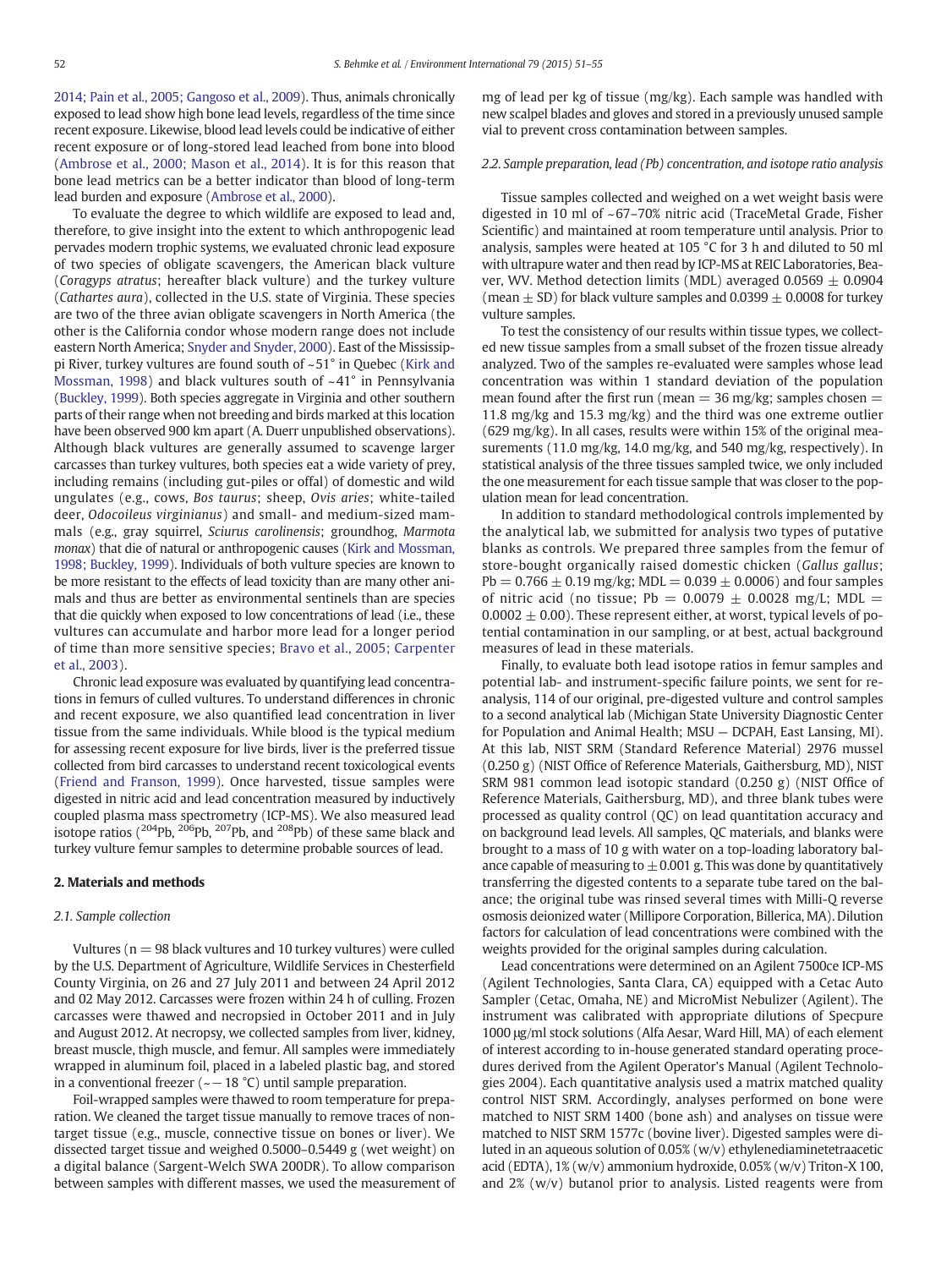Sigma-Aldrich (St. Louis, MO). Lead isotopes were determined as counts per second (cps) at m/z 204, 206, 207, and 208, and m/z 204 values were adjusted for the presence of trace mercury values determined at m/z 202 assuming a normal distribution for mercury of m/z 196 (0.153%), 198 (9.968%), 199 (16.873%), 200 (23.096%), 201 (13.181%), 202 (29.863%), and 204 (6.865%; [Rosman and Taylor, 1997](#page-4-0)). M/z 207 has an explicit requirement for adjustment likely owing to an instrument-specific mass discrimination, and it is an accepted technique to correct for such bias by using a suitable isotope standard reference material [\(Becker, 2005](#page-4-0)). Therefore cps values for lead were adjusted according to responses obtained from a standard of NIST SRM 981 for lead isotopes certified at m/z 204 (1.4255%), m/z 206 (24.1442%), m/z 207 (22.0833%), and m/z 208 (52.347%). This reference material was analyzed in separate nitric acid digests twenty times over a three week period to gather an average response, and application of these average responses back to the SRM provided average responses of m/z 204 (1.3968%  $\pm$  0.0372), m/z 206 (24.2802%  $\pm$  0.1812), m/z 207 (21.9149%  $\pm$  0.2259), and m/z 208 (52.4801%  $\pm$  0.0861) to one standard deviation, with resultant precision in terms of %RSD of 2.66%, 0.746%, 1.03%, and 0.164%, respectively, and accuracies of 98.0%, 100.6%, 99.2%, and 100.1%, respectively.

Lead concentration measurements from the two labs were well correlated ( $R = 0.95$ ). These same 114 samples included the 108 evaluated for lead isotope ratios.

#### 2.3. Data analysis

Data analysis of lead concentrations in femur and liver were conducted on the original REIC results. To compare femur and liver concentrations among black and turkey vultures, we used a t-test. Statistical comparisons were performed without the femur outlier (540 mg/kg). We used a similar test to compare our lead isotope data with those from California condors ([Finkelstein et al., 2012](#page-4-0)). Where appropriate, we log-transformed data to meet assumptions of the statistical tests. We correlated lead levels in femur and in liver with a Pearson correlation coefficient on the 105 birds from which both femur and liver samples were collected.

#### 3. Results and discussion

All 108 vultures had bone lead levels indicative of long-term lead exposure. Femur lead levels averaged  $36.99 \pm 55.21$  mg/kg ( $\pm$ SD; range: 4.5–540; n = 98 black vultures) and  $23.02 \pm 18.77$  mg/kg ( $\pm$ SD; range: 6.17–70;  $n = 10$  turkey vultures). There was no difference between the femur lead concentrations of the two vulture species ( $t_{10.5} = 1.51$ ,  $p =$ 0.16; Fig. 1a). The range of bone lead levels we found here were, with the exception of our one outlier, broadly similar to those reported for red kites (Milvus milvus; 0-187 μg/g;  $n = 86$ ; [Pain et al., 2007\)](#page-4-0) and Spanish imperial eagles (Aquila adalberti; 0-155 μg/g; n = 34; [Pain](#page-4-0) [et al., 2005\)](#page-4-0). However, our measurements were higher than those of Egyptian vultures (Neophron percnopterus; 0-30  $\mu$ g/g; n = 39; [Gangoso et al., 2009](#page-4-0)) and California condors (4.13–14.6  $\mu$ g/g; n = 2; [Finkelstein et al., 2010](#page-4-0)), the second of which are regularly chelated to remove lead from their body.

Only a few vulture samples had liver lead levels consistent with recent exposure or leaching from bone. Liver lead levels of black vultures averaged 0.78 mg/kg  $\pm$  0.93 ( $\pm$  SD; range: 0.12–6.17 mg/kg; n = 96) and  $0.55 \pm 0.34$  mg/kg ( $\pm$  SD; range: 0.23–1.3 mg/kg; n = 9) in turkey vultures. There was no difference between the liver lead concentrations of the two species ( $t_{10.5} = 0.82$ ,  $p = 0.43$ ; Fig. 1b). Finally, lead levels in femur and liver were not correlated ( $r = 0.09$ , without outlier; [Fig. 2](#page-3-0)).

Average isotope ratios of  $^{207}Pb/^{206}Pb$  in femur samples were  $0.8272 \pm 0.0121$  (range: 0.8055–0.8813; n = 98) for black vultures and  $0.8268 \pm 0.0123$  (range: 0.8121–0.8513; n = 10; [Fig. 3](#page-3-0)) for turkey vultures. Isotope ratios were similar for femur samples with the highest  $(540 \text{ mg/kg}; \frac{207 \text{Pb}}{206 \text{Pb}} \cdot 0.8557)$  and lowest  $(4.5 \text{ mg/kg}; \frac{207 \text{Pb}}{206 \text{Pb}})$ 



Vulture species

TUVU

Fig. 1. Anthropogenic lead concentrations (mg/kg) in samples from (a) femurs of black  $(BIVU; n = 97$ , outlier at 540 mg/kg excluded) and turkey (TUVU;  $n = 10$ ) vultures. and (b) livers of black ( $n = 96$ ) and turkey ( $n = 9$ ) vultures.

**BLVU** 

0.8341) lead concentrations. Isotope ratios of lead from black vultures and turkey vultures were statistically different from those of prerelease California condors (condors:  $\bar{x} = 0.8362 \pm 0.0056 \ (\pm SD);$ range: 0.8296–0.8483; n = 22; BLVU:  $t_{98,22}$  < 0.0001; TUVU:  $t_{10,22}$  = 0.0409; [Finkelstein et al., 2012\)](#page-4-0). Isotope signatures were similar to post-release (lead-ammunition exposed) California condors ( $\bar{x}$  =  $0.8284 \pm 0.0230$ ; range: 0.7602-0.9164; n = 110; BLVU:  $t_{98,110}$  = 0.6086; TUVU:  $t_{10,110} = 0.7217$ ; [Finkelstein et al., 2012\)](#page-4-0). Lead isotope ratios for black vultures overlapped with the upper range of published lead isotope ratios from ammunition from several different manufacturers sold in California ( $\bar{x} = 0.8179 \pm 0.0115$ ; n = 76 bullets, range: 0.7858–0.8706; [Finkelstein et al., 2012\)](#page-4-0). Isotope ratios also overlapped to varying degrees with those reported for leaded gasoline in eastern North America ( $\bar{x} = 0.845 \pm 0.103$ ; range: 0.719– 0.962; year = 1987; [Komárek et al., 2008](#page-4-0)), coal emissions ( $\bar{x}$  =  $0.833 \pm 0.023$ ; range: 0.799–0.888; [Komárek et al., 2008](#page-4-0)), and zinc smelting (Pennsylvania;  $\bar{x} = 0.824 \pm 0.055$ ; range: 0.817-0.829; [Komárek et al., 2008](#page-4-0)). Lead isotope ratios from lead smelting (Missouri;  $\bar{x}$  = 0.752  $\pm$  0.014; range: 0.746–0.763; [Komárek et al., 2008\)](#page-4-0) and deteriorating lead-based paint from a fire tower in California ( $\bar{x}$  =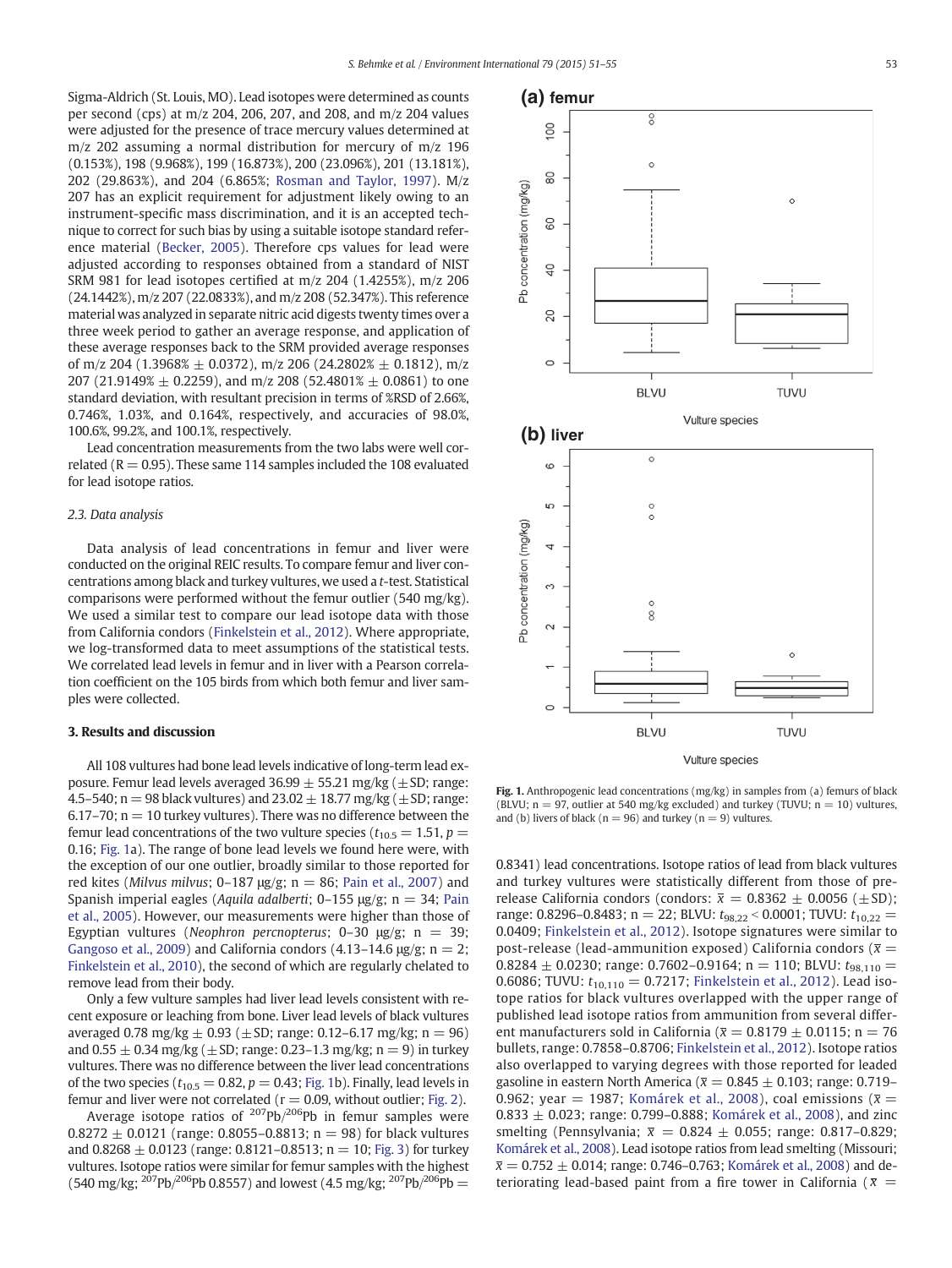<span id="page-3-0"></span>

Fig. 2. Relationship between anthropogenic lead levels of liver and femur in 105 vultures. Turkey vultures ( $n = 9$ ) are indicated by closed circles, while black vultures ( $n = 96$ ) are indicated by open circles.

 $0.8925 \pm 0.0161$ ; range: 0.8734–0.9148; [Finkelstein et al., 2012](#page-4-0)) were largely dissimilar to those found in eastern North American vultures.

The extent to which chronic lead exposure is epidemic in obligate scavengers in eastern North America provides important ecological insights. First, because sources of anthropogenic lead in the environment have changed dramatically with reduced use of lead in gasoline and paint [\(Komárek et al., 2008\)](#page-4-0), the pervasiveness and chronic nature of anthropogenic lead exposure in vulture populations therefore is surprising. Furthermore, this trend would not have been evident with a sampling strategy based on standard blood or liver sampling. The fact that bone and liver lead levels were not correlated corroborates past evidence [\(Pain et al., 2007](#page-4-0)) that soft tissue and fluid sampling is of limited effectiveness in understanding long-term lead exposure of birds. Other studies of lead in birds have included feather sample analysis [\(Finkelstein et al., 2012; Harmata and Restani, 2013](#page-4-0)). Although a better measure than blood and liver of long-term exposure, even the largest birds grow their feathers over the course of  $\leq$ 10 weeks, and thus lead levels in feathers are indicative only of a relatively short period



Fig. 3. Isotope ratios ( $^{207}Pb/^{206}Pb$ ) of lead from vultures (this study), from California condors [\(Finkelstein et al., 2012](#page-4-0)), and from potential anthropogenic sources ([Komárek](#page-4-0) [et al., 2008\)](#page-4-0). Ratios are from: (A) background lead in pre-release California condors, (B) post-release California condors, (C) lead ammunition, (D) lead-based paint from a fire tower in CA, (E) black vultures in this study, (F) turkey vultures in this study, (G) coal emissions, (H) zinc smelting, (I) lead smelting, and (J) leaded gasoline. The gray box shows the area of overlap between the two quantiles of the range of lead isotopes of black vultures and of potential lead sources.

of the long lifespan  $(>20$  years) of these birds. Considering the kinetics of lead in an animal's body, measuring concentration in bone is likely the most effective manner to sample the long-term burden animals face from repeated lead exposure ([Ambrose et al., 2000](#page-4-0)).

Second, our analysis provides key information on the potential sources of environmental lead that vultures encounter. The lead isotope ratios we measured are largely inconsistent with exposure to leadbased paint used at a fire tower in California (only one of 98 black vulture samples and zero of 10 turkey vulture samples fall in the range of paint chips that impacted condors in one study; [Finkelstein](#page-4-0) [et al., 2012](#page-4-0)) or with exposure from lead smelting operations. However, isotope ratios were nearly identical to those of post-release condors and therefore consistent with lead used in ammunition and emitted from coal-fired power plants and zinc smelting operations. In fact, coal and zinc are produced and heavily used, and recreational shooting and hunting are common in eastern North America. Future work with these and related species should consider not only the typical potential sources of lead (ammunition, paint), but also potential sources associated with their economically damaging behavior (vultures damage and ingest vehicle rubber, household waste, roofing material; [Lowney, 1999\)](#page-4-0).

Third, the thorough extent of exposure in these environmental sentinels suggests that anthropogenic lead permeates natural eastern North American ecosystems in a previously unrecognized manner. Because lead exposure is completely pervasive in this population, because it appears to come from multiple sources, and because it is ubiquitous in birds that range across eastern North America, it is likely that other species occupying the same space, including humans, also are exposed to this toxin, lethally and sublethally.

In the western U.S., lead poisoning is the exclusive factor holding back the recovery of the critically endangered California condor [\(Finkelstein](#page-4-0) [et al., 2012](#page-4-0)). Although black and turkey vultures are more robust to lead poisoning than are condors ([Carpenter et al., 2003\)](#page-4-0) and their populations are not declining, these species play an important role as environmental sentinels in eastern North American ecosystems. Our analysis therefore suggests two important consequences for understanding human and wildlife health concerns. First, although human exposure to lead is still monitored [\(Cave et al., 2010; Amato et al., 2013](#page-4-0)), eastern U.S. humans at high risk (those consuming hunter-killed game or living or working near coal-fired power plants) may acquire lead with similar frequency as do these vultures. Second, the comparison between lead in liver and bone suggests that blood, feather, or soft-tissue measurements typical for use in avian toxicology studies (i.e. liver, blood; [Locke and Thomas, 1996; Snyder and Snyder, 2000; Carpenter](#page-4-0) [et al., 2003; Fry and Maurer, 2003; Church et al., 2006; Finkelstein](#page-4-0) [et al., 2012; Harmata and Restani, 2013](#page-4-0)), may be reliable indicators of only relatively short-term lead exposure. Therefore, studies that rely solely on liver, feather, or blood samples will underestimate the true pervasiveness of lead within organisms and modern ecosystems.

#### Acknowledgments

Vulture carcasses were graciously provided by the Virginia State Office of USDA Wildlife Services. Pat Mazik and Scott Barras provided helpful reviews of the manuscript and Glenna Schmidt and Erin Katzner assisted with necropsies. This publication was completed with funds in part provided by the Virginia Department of Game and Inland Fisheries through a Federal Aid in Wildlife Restoration grant from the U.S. Fish and Wildlife Service (contract #2013-14308) and the West Virginia University — Peace Corps Master's International Program. This Scientific Article No. 3241 of the West Virginia Agricultural and Forestry Experiment Station, Morgantown.

Author contributions:

SB and TK designed the study. SB, TK, JF, and AD collected and statistically analyzed data. AL and JB performed laboratory analyses. All authors wrote the manuscript.